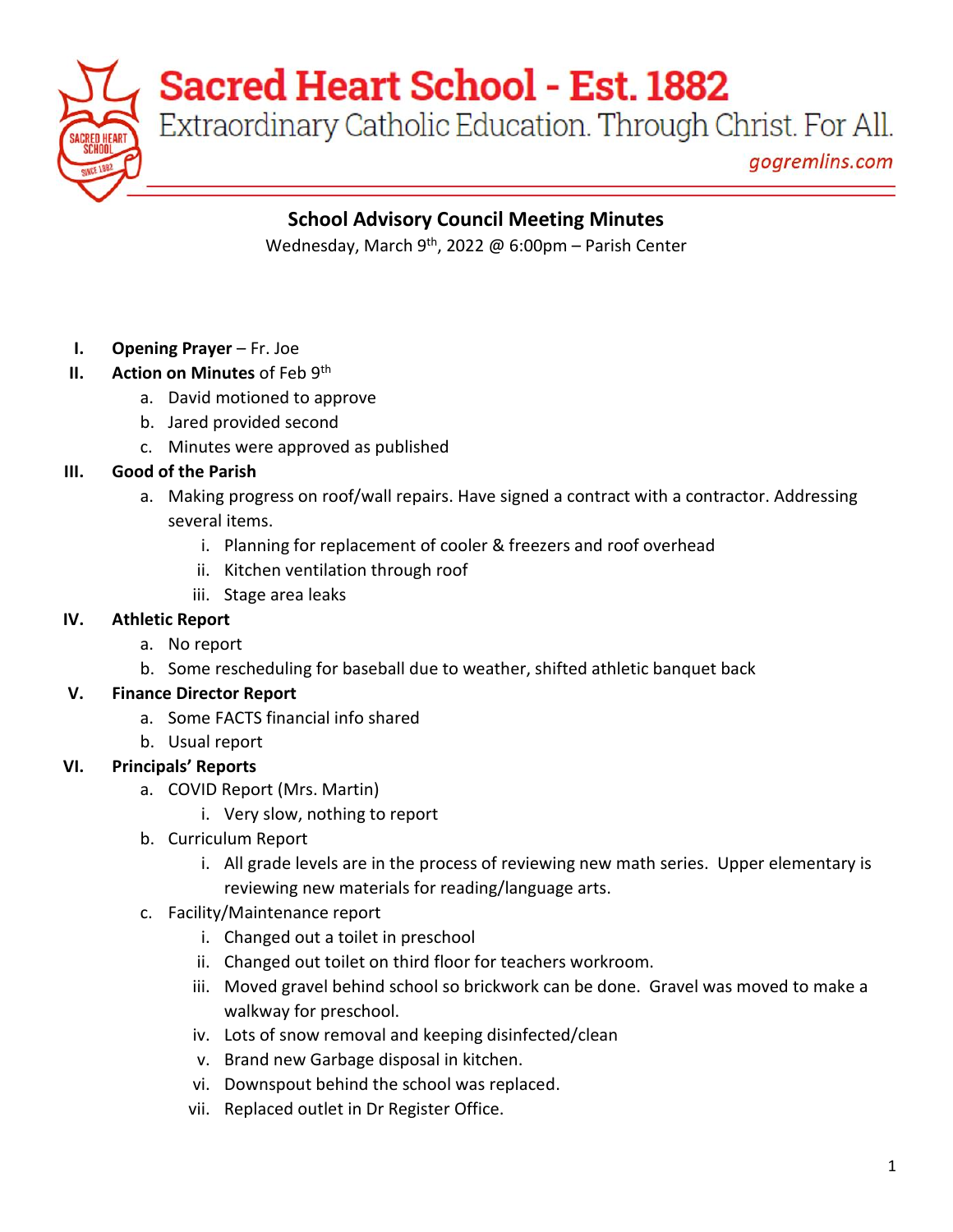

# **Sacred Heart School - Est. 1882**

Extraordinary Catholic Education. Through Christ. For All.

- viii. New light fixtures in Mrs Newkirk's room; Mrs. Tippie's and teachers bathroom 3rd floor. Three total were replaced.
- ix. In regards to the McGremlin Gym roof leaking: It only leaks when snow is melting off of it; It does not leak in rain nor show. It usually leaks around a vent and this last time down the side wall by coach/commons entrance. Septagon has looked at it several times. It has happened approximately ten times since it was built. Everyone is aware and working on getting it fixed.
- d. Upcoming Events
	- i. Reviewed select upcoming events on calendar

### **VII. Old Business**

- a. 2022-2023 Calendar
	- i. Close to finalizing, down to 2 options
- b. EANS II update
	- i. Looking at ways to offset budget like textbooks, maintenance supplies
	- ii. Application due March  $18<sup>th</sup>$
	- iii. More complicated than last time as purchasing goes through a singular place instead of back-end reimbursements
- c. 2022-2023 Staffing Update
	- i. Conducting interviews for prospective elementary teachers.
		- 1. Adding another section of  $3<sup>rd</sup>$  grade
		- 2. Currently plan to maintain 2 sections of  $2^{nd}$  grade
	- ii. Interviews for the principal position will be held later this week.
	- iii. Contracts will be going out soon. The return date on contracts is April 15. Will then have a better idea of the schedule and staffing plan for 2022-2023.
- d. Parent Survey and Goals
	- i. Teachers have used professional development time to work on curriculum.
	- ii. Built relationships with individuals that can help support administration and teachers in working with struggling students.
	- iii. Investigated ways we can offer more advanced courses for our students
	- iv. Investigated ways to assist students who struggle more
	- v. Taken advantage of counseling opportunities provided by the Diocese
	- vi. Utilized EANS funds for counseling resources
	- vii. Continued with Adoration, Reconciliation, and the Discipleship of Armor
	- viii. Work still needed on survey(s)
		- 1. Price for Survey Monkey has increased, need to decide if we want to use this or another way
		- 2. Will review some options, share info before next meeting and be prepared to make decisions at next meeting to get survey rolling out